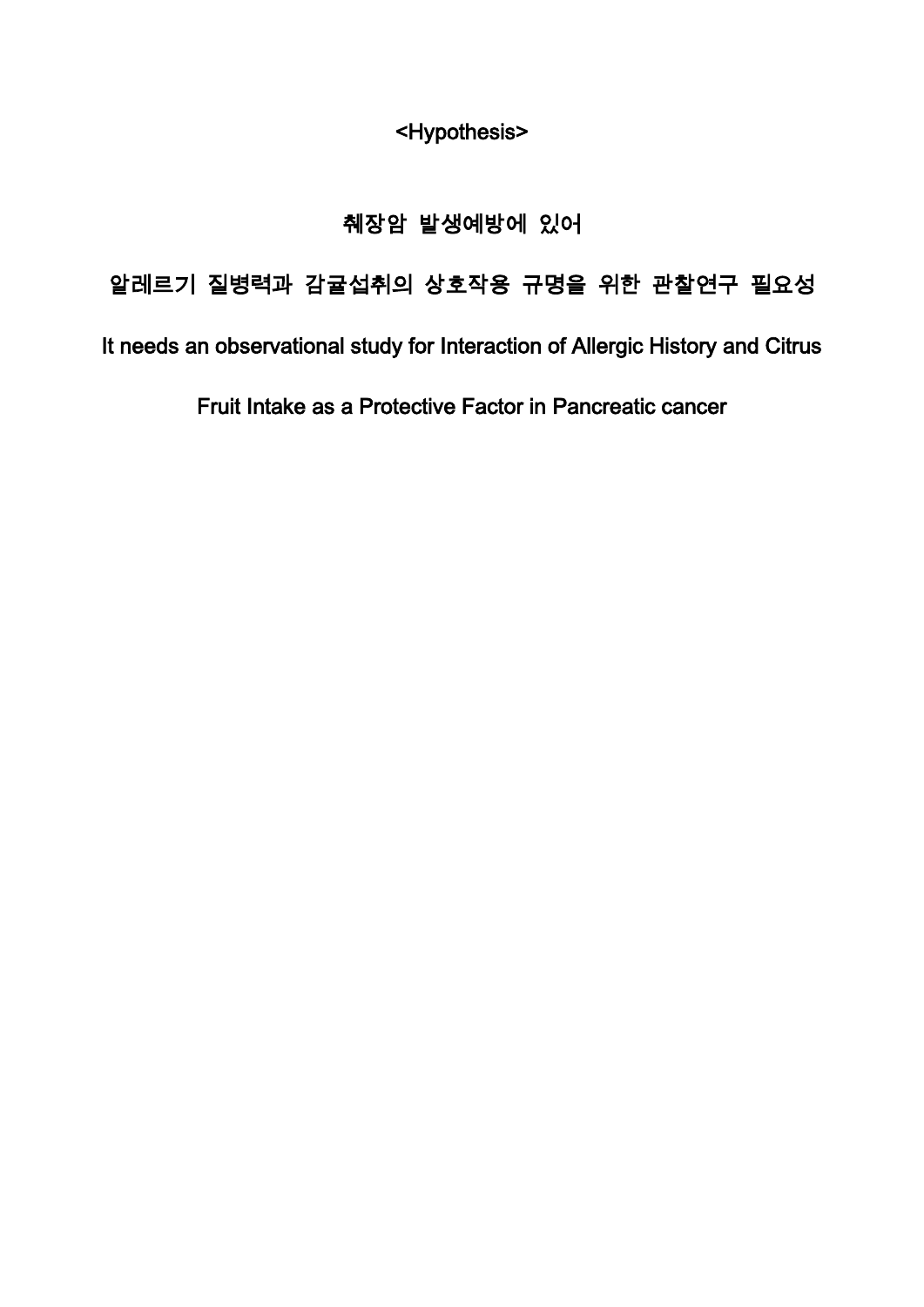#### Abstract

While the main product of Jeju islands is citrus fruit and the prevalence of atopic dermatitis of dweller's students is relatively higher, the incidence of pancreatic cancer showed the lowest in Korea. The systematic reviews reporting allergic history and intake of citrus fruit as protective factors of pancreatic cancer (PCC) were published in 2005 and 2008, respectively. Although there were discrepancies in results of subgroup analyses between case-control studies and cohort studies, it is necessary to evaluate an interaction effect of allergic history and intake of citrus fruits in PCC risk.

Key words: Pancreatic neoplasms, Risk factor, Allergy and immunology, Citrus, Meta-analysis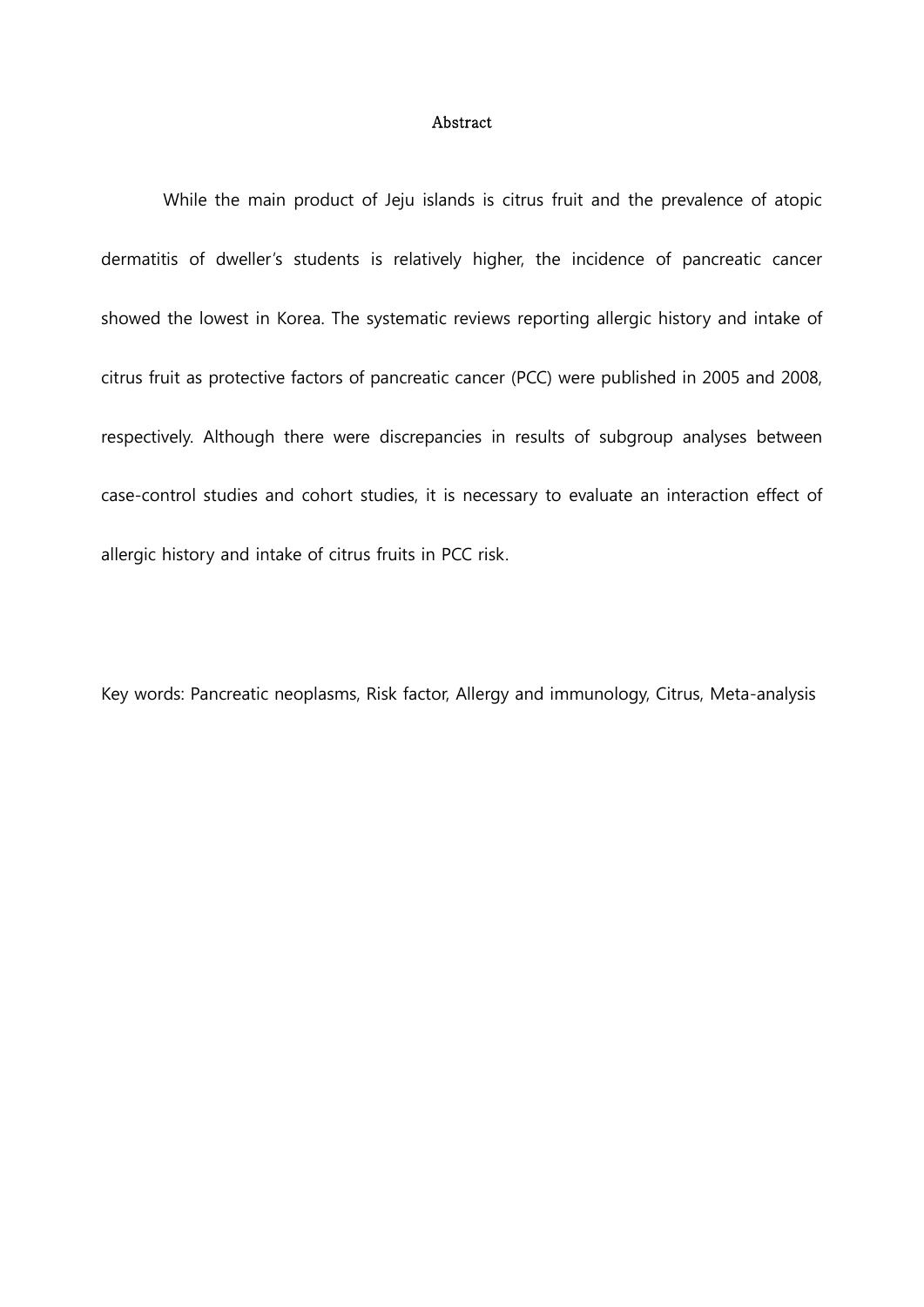췌장암 (pancreatic cancer)은 북미에서 암사망률 순위 4위에 속하는 원발암 (primary site cancer)이며[1], 5년 생존률이 5% 미만인 대표적인 악성 종양이다[2]. 한국인에 서도 2011년도 췌장암 사망률은 십만 명당 5.6명으로, 암사망률에 있어 폐암, 간암, 위암 다 음으로 4위를 차지하며, 지난 10년간의 5년 생존율 개선이 없는 유일한 원발암이다[3]. 따 라서 췌장암의 발생 위험 증가 혹은 감소 요인을 규명하는 분석역학 (analytical epidemiology) 연구가 절실히 필요하다[4]. 지금까지 알려진 개입 가능한 위험요인 (risk factors)들로는 흡연, 식이, 질병력 등이 있으며[5], 이중에서 체계적 고찰 (systematic reviews, SR)을 수행하여 유의미한 (significant) 연구결과를 확인한 요인으로는 알레르기 질 병력[6]과 감귤 섭취[7]가 있다.

한편 대한민국의 지방자치단체 중 가장 낮은 위도에 위치한 제주도는 전국에 비하 여 췌장암 발생률이 현저하게 낮다[8]. 그런데, 제주도는 감귤의 주요 생산지이면서, 초중고 등학생에 있어 아토피 피부염 수진률이 전국에서 가장 높은 지역으로 알려져 있다[9]. 이런 보건환경적인 사실들을 감안할 때, 저자는 감귤섭취와 알레르기 질병력의 상호작용이 췌장 암 발생률을 낮춘다는 가설을 제시할 수 있는가를 검토해 보았다.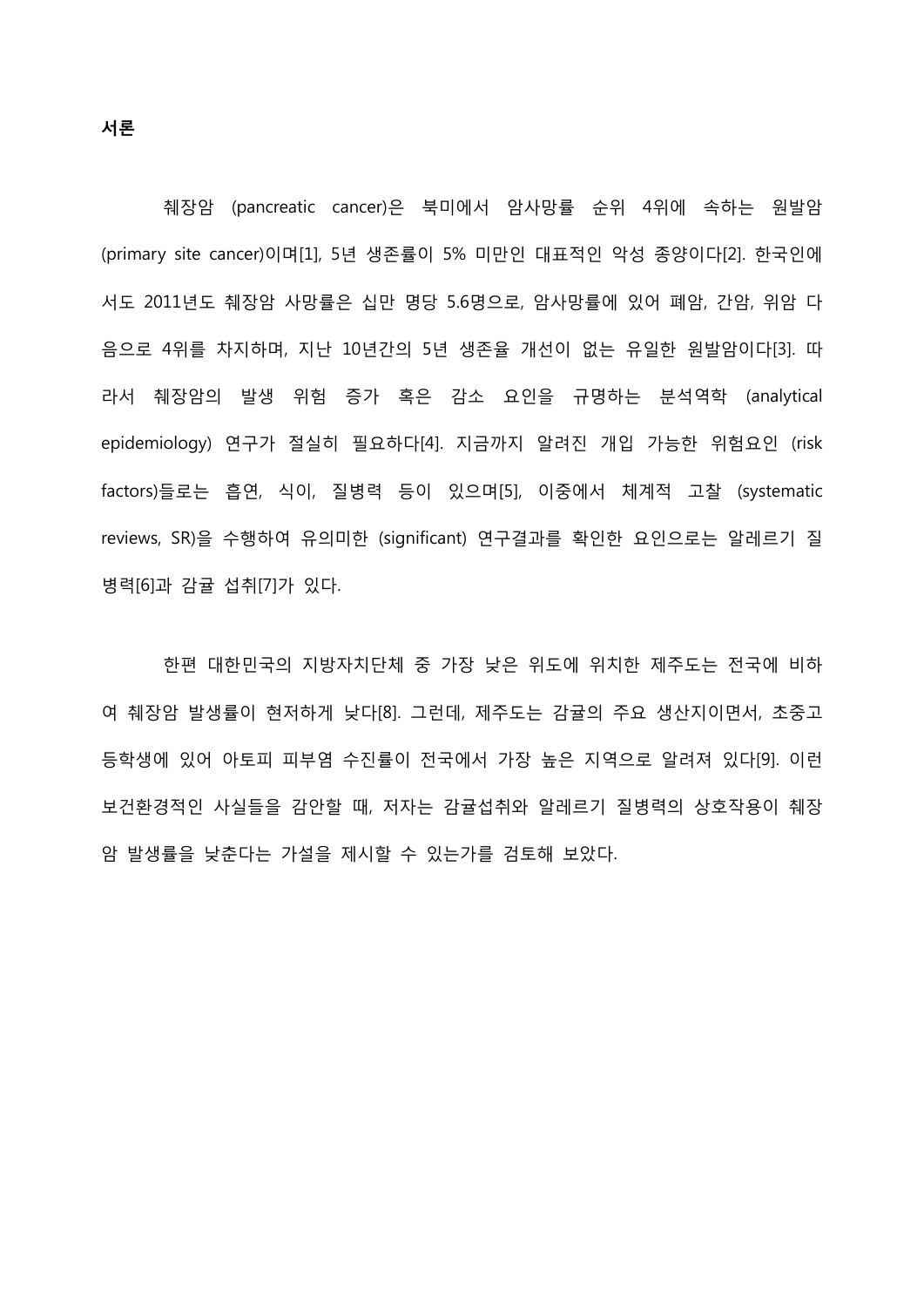본문

#### 가. 알레르기 질병력의 발생억제 효과

2005년도 발표된 Gandini et al. [6]이 수행한 췌장암에 있어 알레르기 질병력의 영 향에 대한 SR에서, 10편의 환자-대조군 연구 (case-control studies, CCS)와 4편의 코호트 연 구 (cohort studies, COS) 의 메타분석 결과는 총 상대위험도 (summary relative risk, sRR) 0.82, 95% 신뢰구간 (confidence intervals, CIs) 0.68-0.99로 췌장암 발생을 억제하는 것으로 나왔다. 그런데, 4편의 COS 각각의 결과들[10-13]은 통계적 유의성을 보이지 않았다.

PubMed (National Library of Medicine, US) 에서 제공하는 'Related citations' 기능을 활용하여 4편의 COS 각각의 검색 목록을 만든 다음, 일일이 손으로 검색하였다[14,15]. 그 결과, 2005년도에 발표된 두 편의 COS 논문[16,17]을 추가로 확보하였다. 반면 2006년도 이 후 발표된 코호트 연구는 찾을 수 없었다. Fig 1은 총 6편의 선정대상 논문들의 로그화 상 대위험도 (logRR) 과 이의 표준오차 (SElogRR)을 활용하여 메타분석결과로 얻어낸 forest plot 이다. 이질성 수준을 나타내는 I-square [18] 수치 26.4%에서 고정효과모형을 적용한 sRR은 1.15 (95% CI: 0.77-1.71)로 통계적 유의성이 없었다. Begg's test 수행결과 p-값은 0.71로 소규모 연구에 영향을 받지 않았으며, 해당 funnel plot 상 대칭성을 해치지는 않았 다 (Fig 2).

#### 나. 감귤섭취의 발생억제효과

2009년도 발표된 Bae et al. [7]이 수행한 췌장암에 있어 감귤섭취의 영향에 대한 SR 에서도 4편의 CCS와 5편의 COS를 합친 메타분석 결과는 암발생 감소효과가 있는 것으로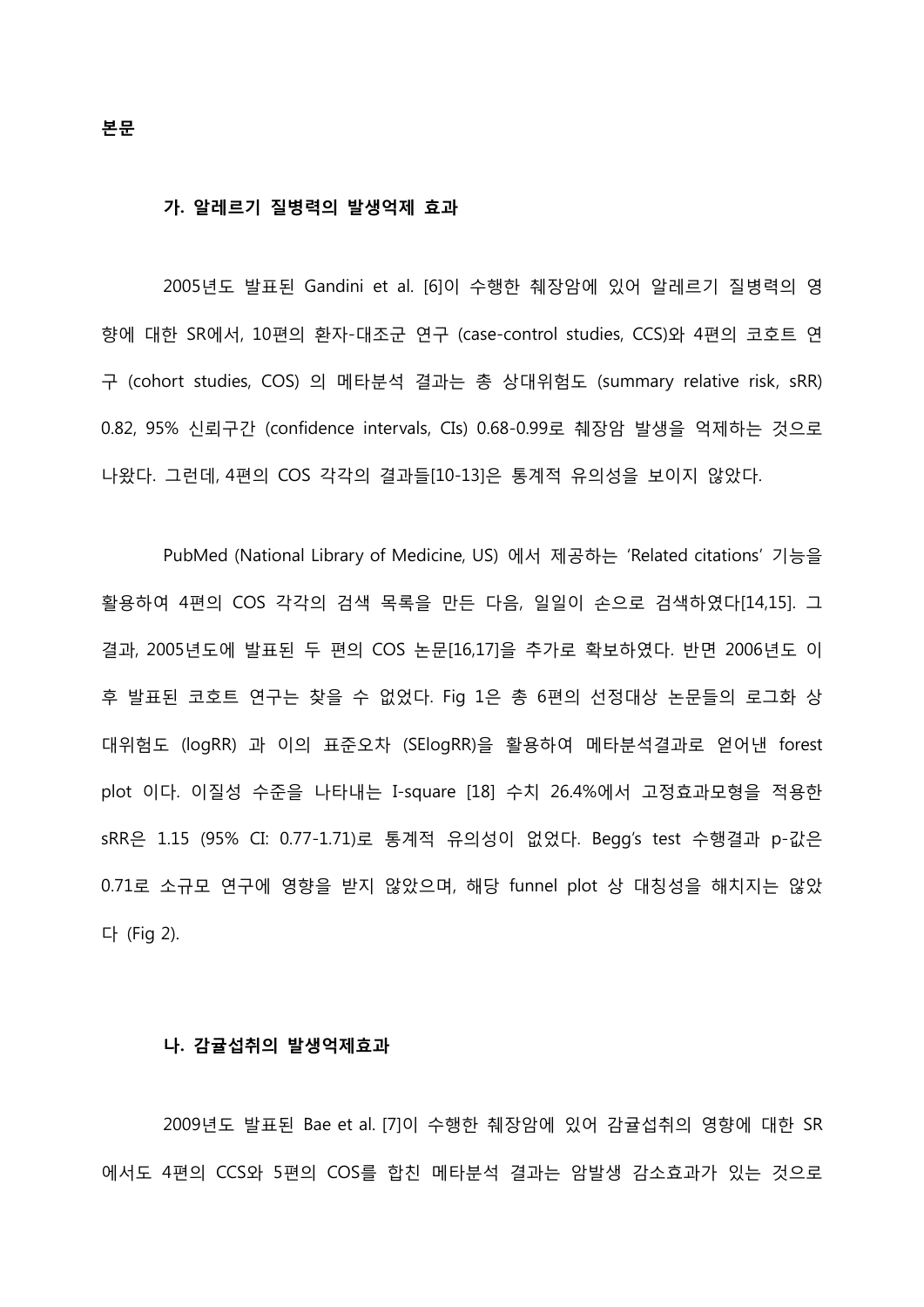나왔다 (sRR=0.83, 95% CI, 0.70-0.98). 그러나 5 편의 COS 연구결과에 대한 하부군 분석 (subgroup analysis)에서 sRR 은 0.97 (95% CI, 0.86-1.10)으로 통계적 유의성이 없었다.

PubMed의 'Related citations' 기능을 활용하여 5편의 COS [19-23] 각각의 검색 목 록을 만든 다음, 일일이 손으로 검색하였다[14,15]. 그 결과, 6편의 COS 논문[24-29]을 추가 로 확보하였다. 그런데 Stolzenberg-Solomon et al. [20] 논문과 Bobe et al. [24] 논문의 코호 트는 동일한 것으로 확인되어, 2008년도 발간된 논문[24]을 분석 대상으로 선정하였다. 또한 Shigihara et al. [28] 논문과 Lie et al. [29] 논문의 코호트 구성원도 동일하여, 이중 2014년도 에 발간된 논문[28]을 선정하였다. 또한 Coughlin et al. [19] 논문은 암사망률을 다룬 논문이 었다. 따라서 총 8편[21-28]을 메타분석의 대상으로 삼았다

이중 남녀별로 RR을 제시한 논문 2 편 [21,28]은 성별 결과를 메타분석하여 얻은 sRR과 95% CI을 적용하였다. Fig. 3은 그 결과로 얻어낸 forest plot이다. 이질성 수준을 나 타내는 I-squared [18] 수치 25.9%에서 고정효과모형을 적용한 sRR 0.99 (95% CI: 0.93-1.05) 로 통계적 유의성이 없었다. Begg's test 결과 p-값은 0.45으로 소규모 연구에 영향을 받지 않았으며, 해당 funnel plot 상 대칭성을 해치지는 않았다 (Fig 4).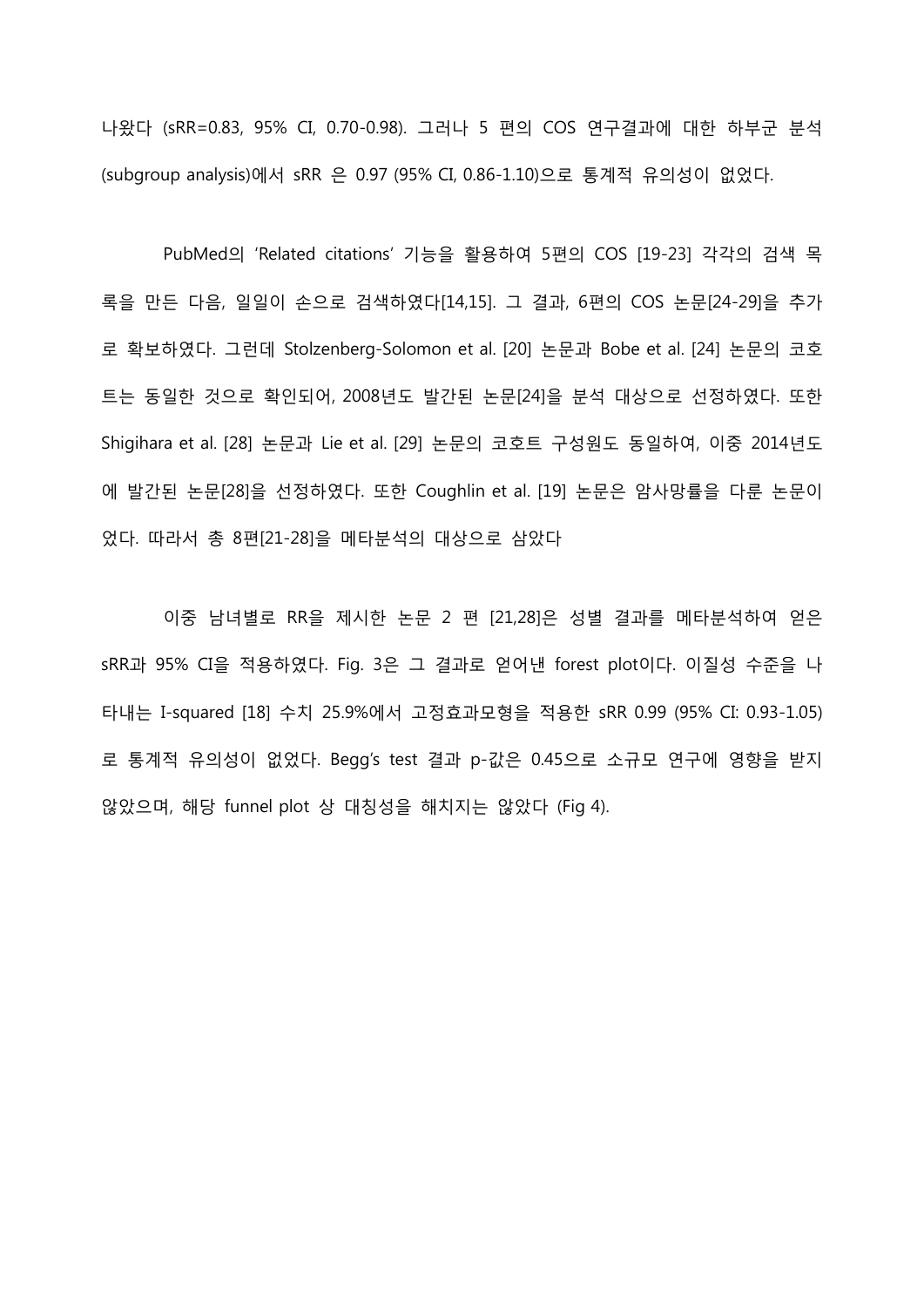알레르기 질병력과 감귤 섭취 모두 COS 연구들의 SR 결과에서 통계적 유의성을 확보 하지 않았다. CCS와 COS 로 나누어 하부군 분석을 한 결과가 서로 상반되는 경우는, 근거의 계층에 따라 CCS보다는 COS의 SR 결과를 우선 수용하는 것이 타당할 것이다[30].

그렇지만 인과성 규명을 위한 분석역학연구에서 췌장암처럼 발생률이 낮은 희귀 질환 (rare diseases)을 다룰 경우는 COS 연구 수행시 대규모의 관찰 대상자를 확보해야 하는 만 큼, CCS 연구설계를 우선 추천한다. 반면 CCS인 경우 노출력에 대한 회상오류 (recall bias)가 개입될 수 있다는 문제 때문에[31], 최근에는 연구 대상자 규모를 증대시킨 통합분석 (pooled analysis) 연구를 수행하고 있다. 즉, 감귤에 있어 메타분석결과[7]가 보고된 이후, 감 귤 성분에 대한 실험실적 연구들[4]이 발표되는 한편, 14개의 코호트를 모은 통합분석 결과 는 통계적 유의성이 없었다[26]. 알레르기 질병력의 메타분석[6]이 2005년 보고된 이후, 10개 의 CCS를 모아서 통합분석 (pooled analysis)를 시행했을 때, 발생위험 감소효과가 있는 것으 로 나왔다[32]. 그러나 코호트를 모은 통합분석결과는 아직 발표된 것이 없다.

물론, COS 연구라 해도 노출력에 대한 측정 오류 (measurement error)의 가능성이 여전 히 있다. 예를 들어 역학연구에서 알레르기 질병력과 식이 섭취 수준을 대부분 자기보고식 (self-reported) 응답에 의존하고 있으며[26,31], 추적 기간의 부족과 추적 소실 (follow-up loss) 등의 방법론적 한계는 인과성 규명을 어렵게 한다[33]. 또한 메타분석에 적용하는 노출 수준은 섭취량의 분포에 따른 상대적 수준을 다루기 때문에, 노출수준에 있어 코호트 간에 일관성을 확보하기가 어렵다.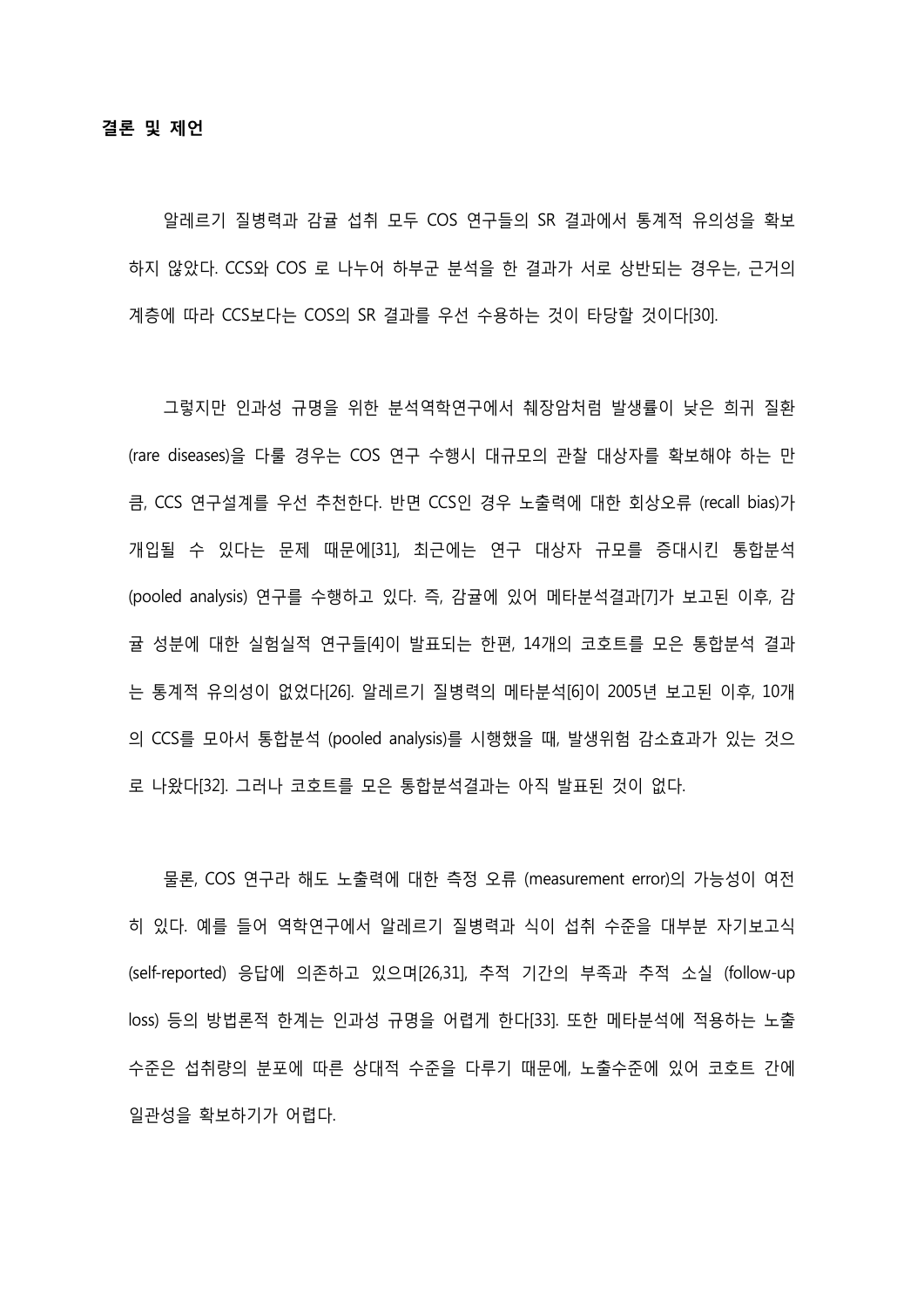현재로는 CCS 연구 결과들의 SR은 일관되게 암발생 위험을 낮추는 것으로 보고되면서, 전문가 종설 (expert review)에서는 감귤 섭취[4]와 알레르기 질병력[31,32]은 췌장암의 발생 억제 효과가 있다고 해석하고 있다. 그렇다면 제주도의 췌장암 발생현황을 고려할 때 알레 르기 질병력과 감귤 섭취의 상호효과에 대한 가설 규명은 필요하다고 볼 수 있다. 지금까지 국내외를 통틀어 알레르기 질병력과 감귤 섭취의 상호작용에 따른 췌장암 억제효과에 대한 분석역학 연구는 아직 보지 못하였다. 두 설명변수를 모두 확보한 코호트에서 이의 상호효 과에 대한 분석을 시도하기를 제안한다.

### 감사의 글

이 논문은 2015학년도 제주대학교 학술진흥연구비 지원사업에 의하여 연구되었음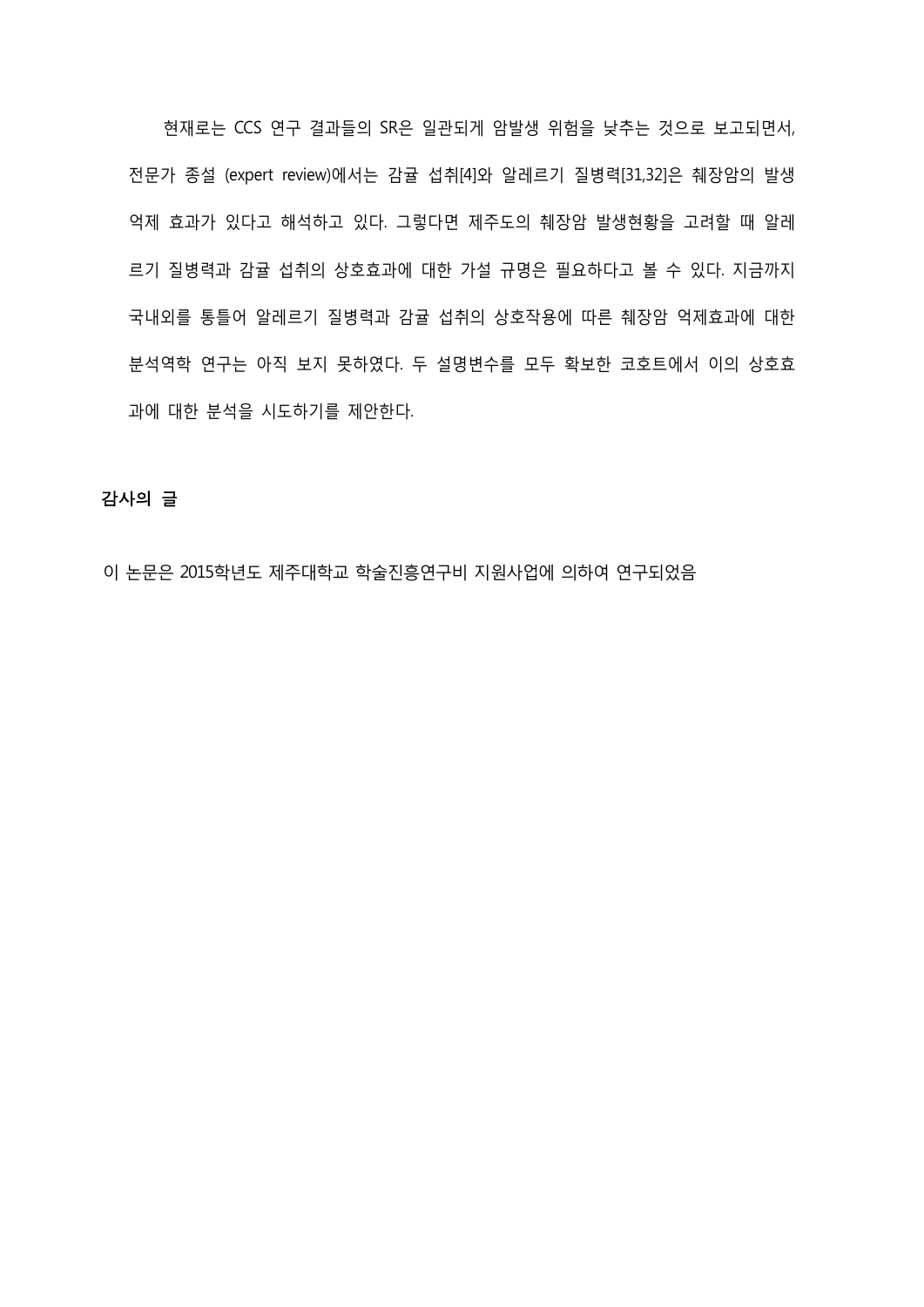#### **References**

- 1. Siegel R, Naishadham D, Jemal A. Cancer statistics, 2012. CA Cancer J Clin 2012;62:10-29.
- 2. Klapman J, Malafa MP. Early detection of pancreatic cancer: why, who, and how to screen. Cancer Control 2008;15:280-287.
- 3. Jung KW, Won YJ, Kong HJ, Oh CM, Lee DH, Lee JS. Cancer statistics in Korea: incidence, mortality, survival, and prevalence in 2011. Cancer Res Treat 2014;46:109-123.
- 4. Pericleous M, Rossi RE, Mandair D, Whyand T, Caplin ME. Nutrition and pancreatic cancer. Anticancer Res 2014;34:9-21.
- 5. Lowenfels AB, Maisonneuve P. Epidemiology and risk factors for pancreatic cancer. Best Pract Res Clin Gastroenterol 2006;20:197-209.
- 6. Gandini S, Lowenfels AB, Jaffee EM, Armstrong TD, Maisonneuve P. Allergies and the risk of pancreatic cancer: a meta-analysis with review of epidemiology and biological mechanisms. Cancer Epidemiol Biomarkers Prev. 2005;14:1908-1916.
- 7. Bae JM, Lee EJ, Guyatt G. Citrus fruit intake and pancreatic cancer risk: a quantitative systematic review. Pancreas 2009;38:168-174.
- 8. Bae JM. Explaining cancer incidence in the Jejudo population. J Prev Med Public Health 2009;42:67-72. (Korean)
- 9. Bae JM, Shin KS. Estimating the prevalence of atopic dermatitis in school students of Jejudo, Korea. J Prev Med Public Health 2009;42:171-176. (Korean)
- 10. McWhorter WP. Allergy and risk of cancer. A prospective study using NHANESI followup data. Cancer 1988;62:451-455.
- 11. Mills PK, Beeson WL, Abbey DE, Fraser GE, Phillips RL. Dietary habits and past medical history as related to fatal pancreas cancer risk among Adventists. Cancer 1988;61:2578-2585.
- 12. Eriksson NE, Holmén A, Högstedt B, Mikoczy Z, Hagmar L. A prospective study of cancer incidence in a cohort examined for allergy. Allergy 1995;50:718-722.
- 13. Stolzenberg-Solomon RZ, Pietinen P, Taylor PR, Virtamo J, Albanes D. A prospective study of medical conditions, anthropometry, physical activity, and pancreatic cancer in male smokers (Finland). Cancer Causes Control 2002;13:417-426.
- 14. Bae JM. Narrative reviews. Epidemiol Health 2014;36:e2014018.
- 15. Bae JM. Human papillomavirus 16 infection as a potential risk factor for prostate cancer: an adaptive meta-analysis. Epidemiol Health 2015;37:e2015005.
- 16. Eriksson NE, Mikoczy Z, Hagmar L. Cancer incidence in 13811 patients skin tested for allergy. J Investig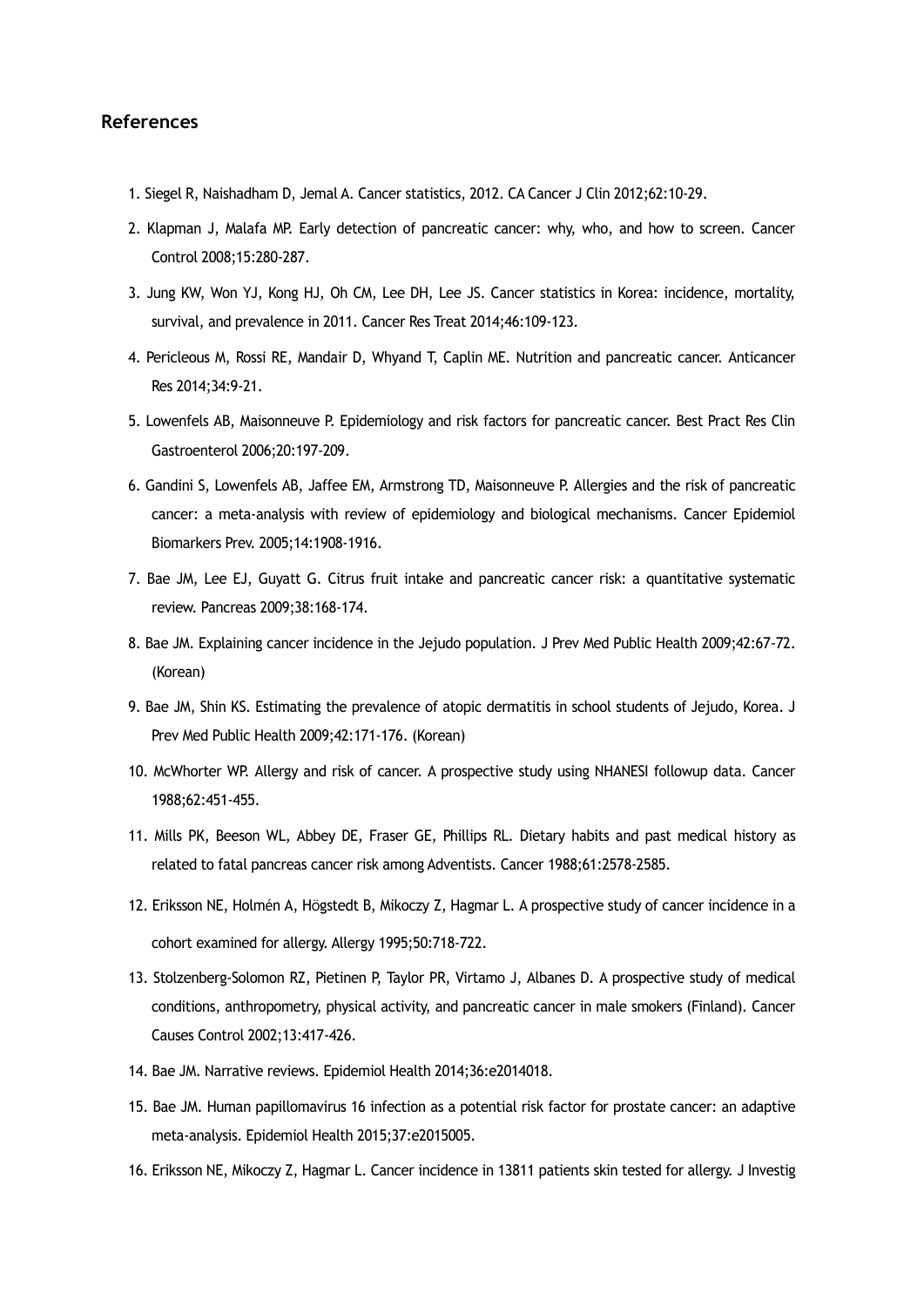Allergol Clin Immunol 2005;15:161-166.

- 17. Hagströmer L, Ye W, Nyrén O, Emtestam L. Incidence of cancer among patients with atopic dermatitis. Arch Dermatol 2005;141:1123-1127.
- 18. Higgins JP, Thompson SG. Quantifying heterogeneity in a meta-analysis. Stat Med 2002;21:1539-1558.
- 19. Coughlin SS, Calle EE, Patel AV, Thun MJ. Predictors of pancreatic cancer mortality among a large cohort of United States adults. Cancer Causes Control 2000;11:915-923.
- 20. Stolzenberg-Solomon RZ, Pietinen P, Taylor PR, Virtamo J, Albanes D. Prospective study of diet and pancreatic cancer in male smokers. Am J Epidemiol 2002;155:783-792.
- 21. Lin Y, Kikuchi S, Tamakoshi A, Yagyu K, Obata Y, Inaba Y, et al. Dietary habits and pancreatic cancer risk in a cohort of middle-aged and elderly Japanese. Nutr Cancer 2006;56:40-49.
- 22. Larsson SC, Håkansson N, Näslund I, Bergkvist L, Wolk A. Fruit and vegetable consumption in relation to pancreatic cancer risk: a prospective study. Cancer Epidemiol Biomarkers Prev. 2006;15:301-305.
- 23. Nöthlings U, Murphy SP, Wilkens LR, Henderson BE, Kolonel LN. Dietary glycemic load, added sugars, and carbohydrates as risk factors for pancreatic cancer: the Multiethnic Cohort Study. Am J Clin Nutr 2007;86:1495-1501.
- 24. Bobe G, Weinstein SJ, Albanes D, Hirvonen T, Ashby J, Taylor PR, et al. Flavonoid intake and risk of pancreatic cancer in male smokers (Finland). Cancer Epidemiol Biomarkers Prev 2008;17:553-562.
- 25. Vrieling A, Verhage BA, van Duijnhoven FJ, Jenab M, Overvad K, Tjønneland A, et al. Fruit and vegetable consumption and pancreatic cancer risk in the European Prospective Investigation into Cancer and Nutrition. Int J Cancer 2009;124:1926-1934.
- 26. Koushik A, Spiegelman D, Albanes D, Anderson KE, Bernstein L, van den Brandt PA, et al. Intake of fruits and vegetables and risk of pancreatic cancer in a pooled analysis of 14 cohort studies. Am J Epidemiol 2012;176;373-386.
- 27. Heinen MM, Verhage BA, Goldbohm RA, van den Brandt PA. Intake of vegetables, fruits, carotenoids and vitamins C and E and pancreatic cancer risk in The Netherlands Cohort Study. Int J Cancer 2012;130:147-158.
- 28. Shigihara M, Obara T, Nagai M, Sugawara Y, Watanabe T, Kakizaki M, et al. Consumption of fruits, vegetables, and seaweeds (sea vegetables) and pancreatic cancer risk: the Ohsaki Cohort Study. Cancer Epidemiol 2014;38:129-136.
- 29. Li WQ, Kuriyama S, Li Q, Nagai M, Hozawa A, Nishino Y, et al. Citrus consumption and cancer incidence: the Ohsaki cohort study. Int J Cancer 2010;127:1913-1922.
- 30. Health Sciences Library, UNC-Chapel Hill. Type of Questions and studies. [cited 2015 Apr 13].